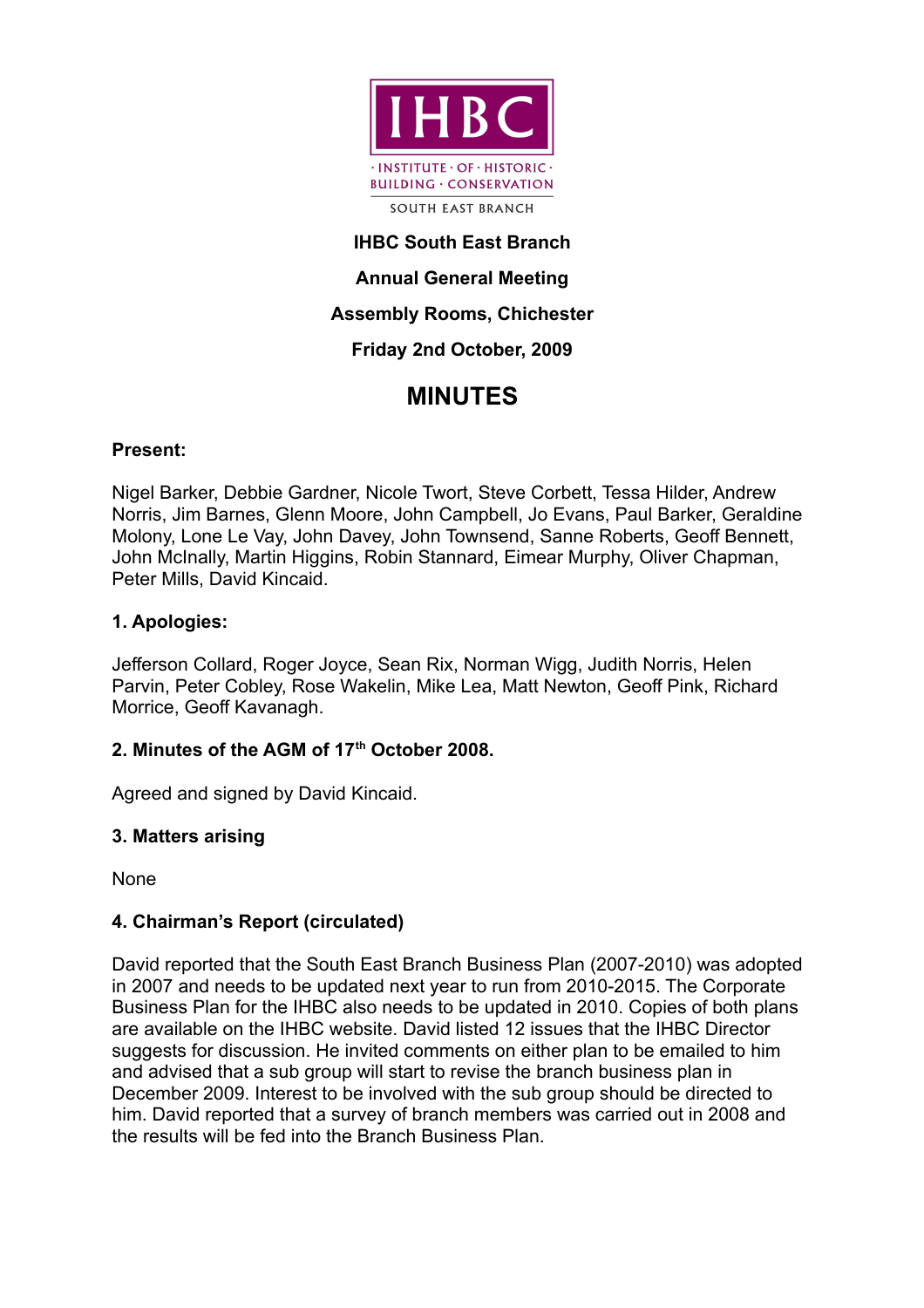The survey results indicated that the Branch wanted more free or cheap CPD events across the region. Since then we have organised a variety of events, including a seminar on the GPDO changes (Surrey), a visit to the Western Heights at Dover and another to Leeds Castle (Kent), a visit to the Temple and Inns of Court (London), a seminar about the Cultural Olympiad (West Kent), a hands on repairs day (East Sussex) and today's AGM event (West Sussex).

Future events include a CPD event at Keymer Tiles on  $12<sup>th</sup>$  November and a seminar about 'green windows' (date to be agreed but probably in Westerham, Kent).

David reported that the long awaited SPAB leaflet on peg tiles is finally complete and printed (with financial assistance from the branch). Copies will be made available free of charge to branch members.

The report was approved.

#### **5. Treasurer's Report (circulated)**

Nigel reported that it has been a relatively quiet year for the branch with the balance in the account remaining largely stable. Overall there was a slight reduction of approx £30 by the financial year end. This can be explained by the fact that the profits from two successful events were used to cross subsidise four events that were free to branch members. The profits also covered the majority of the Committee expenses and the initial costs for this year's AGM event.

In detail, the AGM event at Rochester provided a modest profit of £290 while the tour of the Temple generated a profit of £90. The free events between them cost a modest £130 to arrange. Committee and other administrative expenses for the year remained stable at approx £130.

The branch has again not needed to draw down any funding from the IHBC Treasurer and does not need to send any funds to the central account. The current balance should be sufficient for the planned budget commitments, although should there be any major changes to the business plan for the branch then we do have the facility to request additional funds.

Nigel attached the branch financial return which was agreed and a copy signed by David Kincaid.

#### **6. Election of Officers**

Peter reported that Mike Lea had decided to leave the Committee after several years service. A vote of thanks was made to Mike.

He also reported that Lone Le Vay had offered to become West Sussex Rep. The Committee was therefore elected as follows:

**Chair – David Kincaid Vice Chair – Paul Barker Secretary – Peter Mills Treasurer – Nigel Barker Membership – Eimear Murphy**